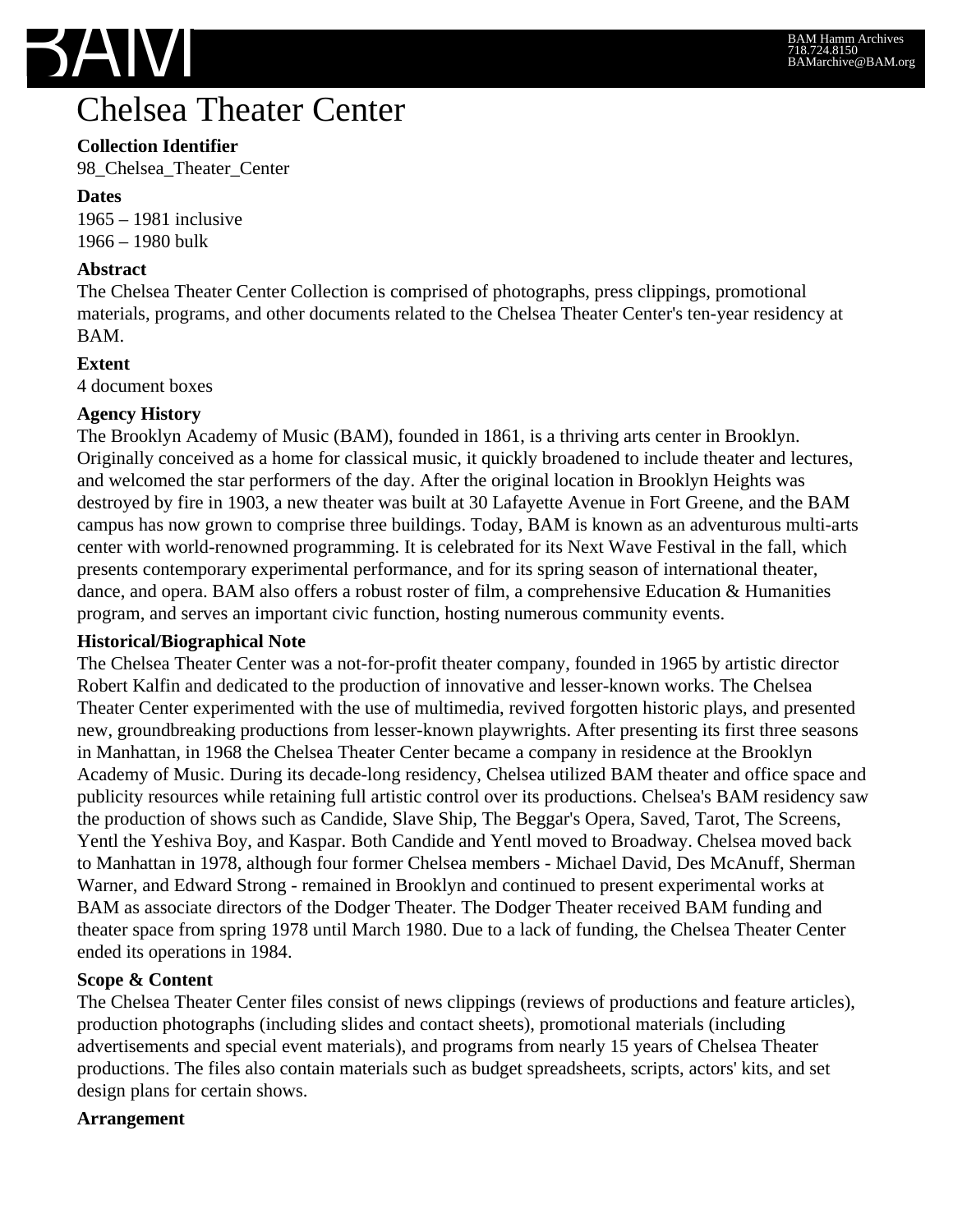

Materials are grouped by production and type and arranged in chronological order. Set design plans are flattened and stored separately.

#### **Processing Note**

Photographs, contact sheets, and press clippings were removed from binders and, where possible without causing damage, separated from plastic sleeves and glued-on backings. Newspaper clippings were photocopied.

### **Restrictions**

Open to researchers. Appointments are necessary for the use of archival collections.

#### **Use Restrictions**

Collection use is subject to all copyright laws. Permission to publish materials must be obtained in writing from the Director of the BAM Hamm Archives. For more information, contact BAM Hamm Archives 1000 Dean Street Brooklyn, NY 11238 Phone: 718.724.8151 Email: slehner@bam.org

#### **Provenance**

Received from Museum of the City of New York, 2015.

#### **Preferred Citation**

Published citations should take the following form: Identification of item, date (if known); BAM Chelsea Theater Collection, box number, BAM Hamm Archives, Brooklyn Academy of Music.

# Collection Contents

Chelsea Theater Center (66 records)

[Chelsea Theater Center event "Candide Welcomes Broadway's New Season," October 12, 1974], 1973 [Brochure for Chelsea Theater Center, 1973-1974], 1973

[Lewis J. Stadlen as Voltaire in the Chelsea Theater Center production of "Candide" during BAM Fall Series, 1973] , 1973

[Maureen Brennan as Cunegonde in the Chelsea Theater Center production of "Candide" during BAM Fall Series, 1973], 1973

[Maureen Brennan as Cunegonde in the Chelsea Theater Center production of "Candide" during BAM Fall Series, 1973], 1973

[Deborah St. Darr as Paquette, Mark Baker as Candide, Lewis J. Stadlen as Dr. Pangloss, and Sam Freed as Maximillian in the Chelsea Theater Center production of "Candide" during BAM Fall Series, 1973], 1973

[Scene from Chelsea Theater Center production of "Candide" during BAM Fall Series, 1973], 1973 [Mark Baker as Candide and Maureen Brennan as Cunegonde in the Chelsea Theater Center production of "Candide" during BAM Fall Series, 1973], 1973

[Lewis J. Stadlen as Voltaire in the Chelsea Theater Center production of "Candide" during BAM Fall Series, 1973], 1973

[Mark Baker as Candide in the Chelsea Theater Center production of "Candide" during BAM Fall Series, 1973], 1973

[Sam Freed as Maximillian in the Chelsea Theater Center production of "Candide" during BAM Fall Series, 1973], 1973

[Joe Palmieri as the Baron, Deborah St. Darr as Paquette, and Mary-Pat Green as the Baroness in the Chelsea Theater Center production of "Candide" during BAM Fall Series, 1973], 1973

[Lewis J. Stadlen in the Chelsea Theater Center production of "Candide" during BAM Fall Series, 1973], 1973

[Scene from Chelsea Theater Center production of "Candide" during BAM Fall Series, 1973], 1973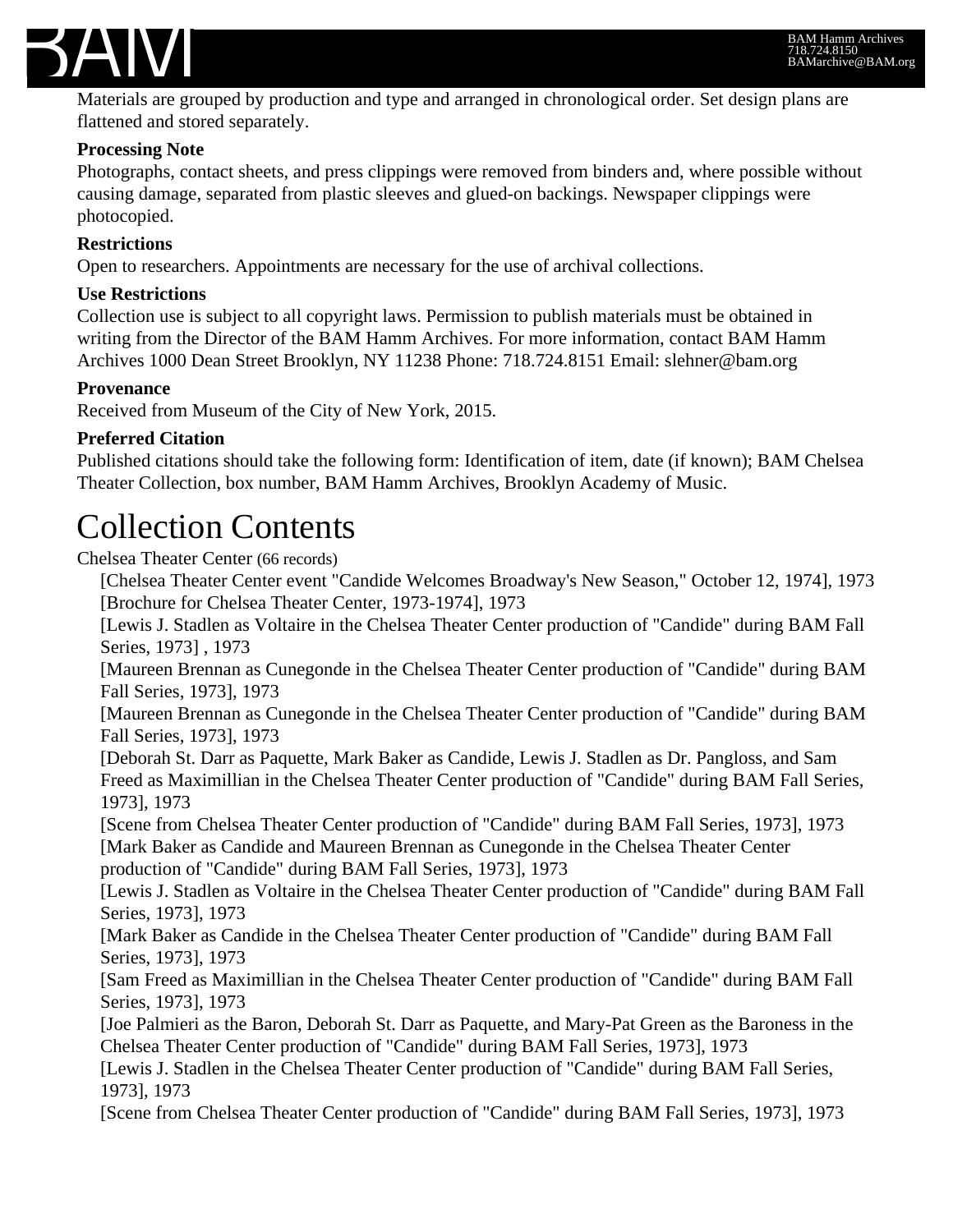

[Deborah St. Darr as Pacquet, June Gable as the Old Woman, and Mark Baker as Candide in the Chelsea Theater Center production of "Candide" during BAM Fall Series, 1973], 1973 [Lewis J. Stadlen and Sam Freed in the Chelsea Theater Center production of "Candide" during BAM Fall Series, 1973], 1973 [Mark Baker and Maureen Brennan with audeince members in the Chelsea Theater Center production of "Candide" during BAM Fall Series, 1973], 1973 [Mark Baker as Candide and Maureen Brennan as Cunegonde in the Chelsea Theater Center production of "Candide" during BAM Fall Series, 1973], 1973 [June Gable as the Old Woman, Deborah St. Darr as Pacquet, and Mark Baker as Candide in the Chelsea Theater Center production of "Candide" during BAM Fall Series, 1973], 1973 [Chelsea Theater Center production of "Candide," BAM Fall Series 1973 and Broadway 1974], 1973 [Invitation to Final Dress Rehearsal for the Chelsea Theater Center production of "Candide"], 1973 [Brochure for Chelsea Theater Center production of "Candide," 1973], 1973 [Scene from Chelsea Theater Center production of "Candide" during BAM Fall Series, 1973], 1973 [Mark Baker, Maureen Brennan, and June Gable in the Chelsea Theater Center production of "Candide" during BAM Fall Series, 1973], 1973 [Mark Baker as Candide and Maureen Brennan as Cunegonde in the Chelsea Theater Center production of "Candide" during BAM Fall Series, 1973], 1973 [Mark Baker as Candide and Maureen Brennan as Cunegonde in the Chelsea Theater Center production of "Candide" during BAM Fall Series, 1973], 1973 [Mark Baker, Maureen Brennan, and June Gable in the Chelsea Theater Center production of "Candide" during BAM Fall Series, 1973], 1973 [Mark Baker as Candide and Maureen Brennan as Cunegonde in the Chelsea Theater Center production of "Candide" during BAM Fall Series, 1973], 1973 [Deborah St. Darr, June Gable, and Mark Baker in the Chelsea Theater Center production of "Candide" during BAM Fall Series, 1973], 1973 [Scene from Chelsea Theater Center production of "Candide" during BAM Fall Series, 1973], 1973 [Scene from Chelsea Theater Center production of "Candide" during BAM Fall Series, 1973], 1973 [Brochure for Chelsea Theater Center, 1968-1969], 1968 [Stockard Channing and Jill Clayburg in a scene from the Chelsea Theater production "The Wax Museum" during BAM Spring Series, 1969], April 1969 [Philip Dean in the Chelsea Theater production "Thunder in the Index" during BAM Spring Series, 1969], January 1969 [Handbill for Chelsea Theatre Benefit: The Revolution In Popular Taste and Culture, 1969], October 10, 1969 [Sylvia Soares in a scene from the Chelsea Theater production "A Black Quartet: Four Plays" during BAM Spring Series, 1969], April 1969 [Sylvia Soares in a scene from the Chelsea Theater production "A Black Quartet: Four Plays" during BAM Spring Series, 1969], April 1969 [Brochure for Chelsea Theater Center, Fourth Season, Spring Series, 1969], 1969 [Handbill for Chelsea Theater Center Premieres, 1969], January 23 – February 1, 1969 [Portrait of Michael David, 1970s], 1970 [Scene from "Slaveship" during BAM Fall Series, 1969], 1969 Saved, 1970, October 31, 1970 [Julia Bovasso as Mother and Robert Jackson as Said in the Chelsea Theater Center of Brooklyn production "The Screens" during BAM Fall Series, 1971], 1971 [Grayson Hall as Warda in the Chelsea Theater Center of Brooklyn production "The Screens" during